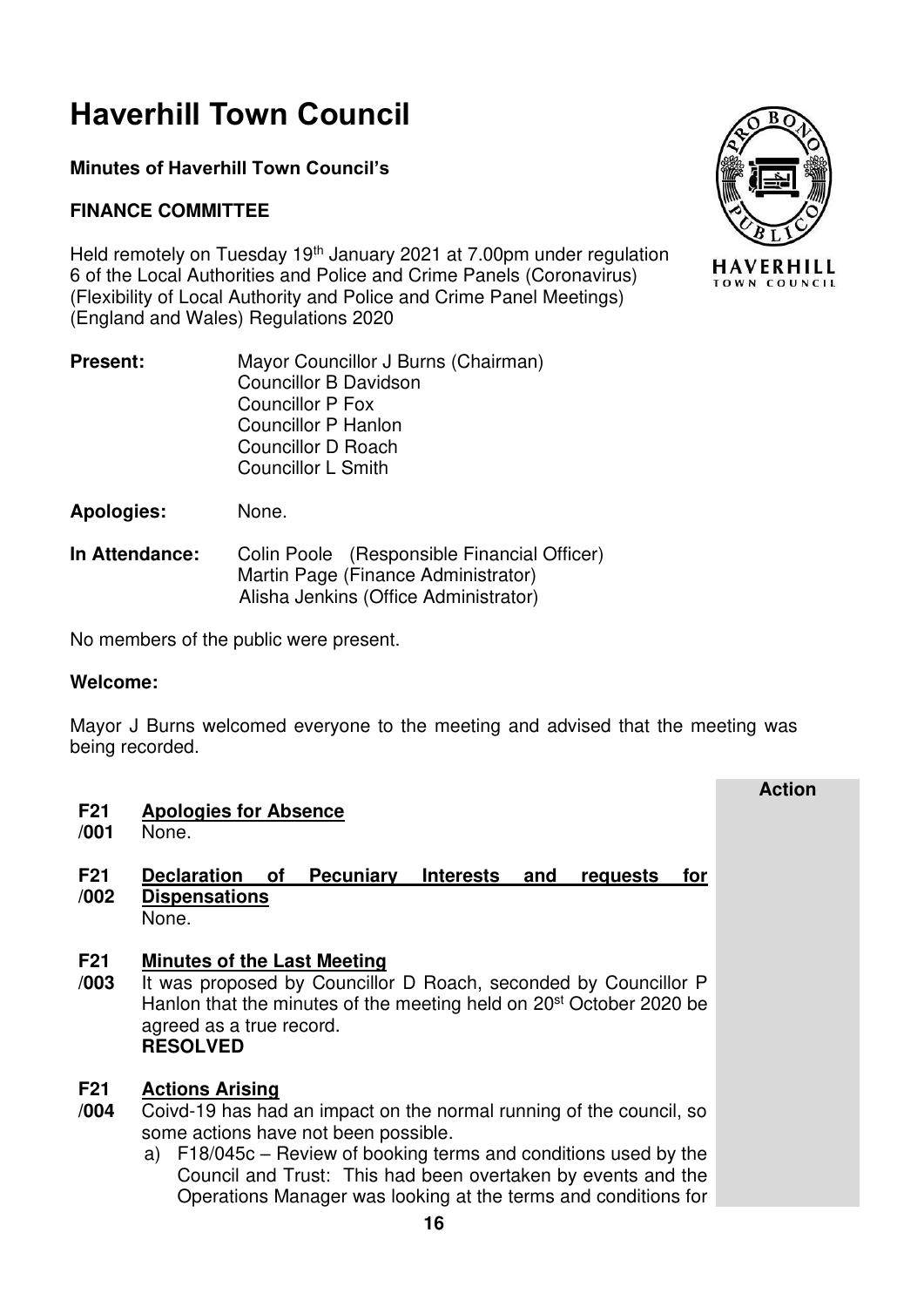|                         | bookings under Covid-19 regulations relating to community halls<br>and the activity type. Different regulations restrict some of the<br>activities carrier out by hirers. Hirers would have to pay for<br>additional cleaning between hires, or each rental will cost us more<br>than we charge.                                                                                                                                                                                                                                                                                                                                                                                                                                                                                                                                                                                                                                                                                                                                                                                                                                                                                                                                                                                                                                                                                                                                                                                                                                                                                                                                                                                                                                                                                                                                                                                                                                                                                                                                                                                                               | <b>Operations</b><br><b>Manager</b>                                                            |
|-------------------------|----------------------------------------------------------------------------------------------------------------------------------------------------------------------------------------------------------------------------------------------------------------------------------------------------------------------------------------------------------------------------------------------------------------------------------------------------------------------------------------------------------------------------------------------------------------------------------------------------------------------------------------------------------------------------------------------------------------------------------------------------------------------------------------------------------------------------------------------------------------------------------------------------------------------------------------------------------------------------------------------------------------------------------------------------------------------------------------------------------------------------------------------------------------------------------------------------------------------------------------------------------------------------------------------------------------------------------------------------------------------------------------------------------------------------------------------------------------------------------------------------------------------------------------------------------------------------------------------------------------------------------------------------------------------------------------------------------------------------------------------------------------------------------------------------------------------------------------------------------------------------------------------------------------------------------------------------------------------------------------------------------------------------------------------------------------------------------------------------------------|------------------------------------------------------------------------------------------------|
|                         | F18/055 - Banking: The RFO confirmed no further progress<br>b)<br>completing the Barclays bank application form had been made.<br>F20/006c - Panto cost analysis: it was noted that the panto cost<br>C)<br>analysis would not be a fair representation due to the local tier<br>restrictions that were put in place days before the shows were<br>organised, increasing the number of refunds given.                                                                                                                                                                                                                                                                                                                                                                                                                                                                                                                                                                                                                                                                                                                                                                                                                                                                                                                                                                                                                                                                                                                                                                                                                                                                                                                                                                                                                                                                                                                                                                                                                                                                                                          | <b>RFO</b>                                                                                     |
| <b>F21</b><br>/005      | <b>Public Forum</b><br>No public were present.                                                                                                                                                                                                                                                                                                                                                                                                                                                                                                                                                                                                                                                                                                                                                                                                                                                                                                                                                                                                                                                                                                                                                                                                                                                                                                                                                                                                                                                                                                                                                                                                                                                                                                                                                                                                                                                                                                                                                                                                                                                                 |                                                                                                |
| F <sub>21</sub><br>/006 | <b>Report from Responsible Financial Officer</b><br>The RFO presented his report to the meeting (see separate<br>document). He thanked the Finance Administrator for getting the<br>December report done.<br>a) Haverhill Town Council currently has a £164,000 variance, there<br>is funding available in reserves to underwrite the next 2 financial<br>years.<br>b) The budget report summary puts into perspective the number of<br>things for the community Haverhill Town Council provides.<br>Haverhill Town Council has still managed to deliver a few events<br>between lockdowns. It also represents the there is a latent cost to<br>a council even when it does not do much overtly as normal, but it<br>has allowed for works to be done to maintain buildings.<br>c) An additional £150,000 will be drawn down to help cover<br>expenditure in April 2021.<br>d) The Clerk to create a graph for the Lloyds Treasury Account to<br>establish the rate at which it is dwindling over the last few years.<br>The Finance Administrator has already created a table with some<br>of the Lloyds Treasury data imputed which could be beneficial in<br>creating the graph.<br>e) It was queried whether there was any other ways Haverhill Town<br>Council could gain income on funds as interest rates have<br>dropped rapidly and could remain low for years.<br>Councillor J Burns confirmed that the bank balances reported<br>f)<br>matched the statements received from the banks.<br>g) Stock levels will be lower than was previously expected by the end<br>of the year, the Finance Administrator has received information on<br>which stock will need to be written off.<br>h) Finance Officer to transfer the Chalkstone Open Space<br>expenditure to the Arts and Leisure budget as it was for artistic<br>drawings of what the future rainbow garden project may look like.<br>The Trustee has indicated their intention to waive the Arts Centre,<br>i)<br>Hartseats and Haverhill Local History Group rent for 2020/2021<br>financial year which will go to the Full Council meeting. | <b>RFO</b><br><b>Finance</b><br><b>Administrator</b><br><b>Finance</b><br><b>Administrator</b> |
| F <sub>21</sub>         | <b>Budget Report:</b>                                                                                                                                                                                                                                                                                                                                                                                                                                                                                                                                                                                                                                                                                                                                                                                                                                                                                                                                                                                                                                                                                                                                                                                                                                                                                                                                                                                                                                                                                                                                                                                                                                                                                                                                                                                                                                                                                                                                                                                                                                                                                          |                                                                                                |

**/007**  West Suffolk Council has approved passing on a local council tax support grant which would grant Haverhill Town Council £21,143. We